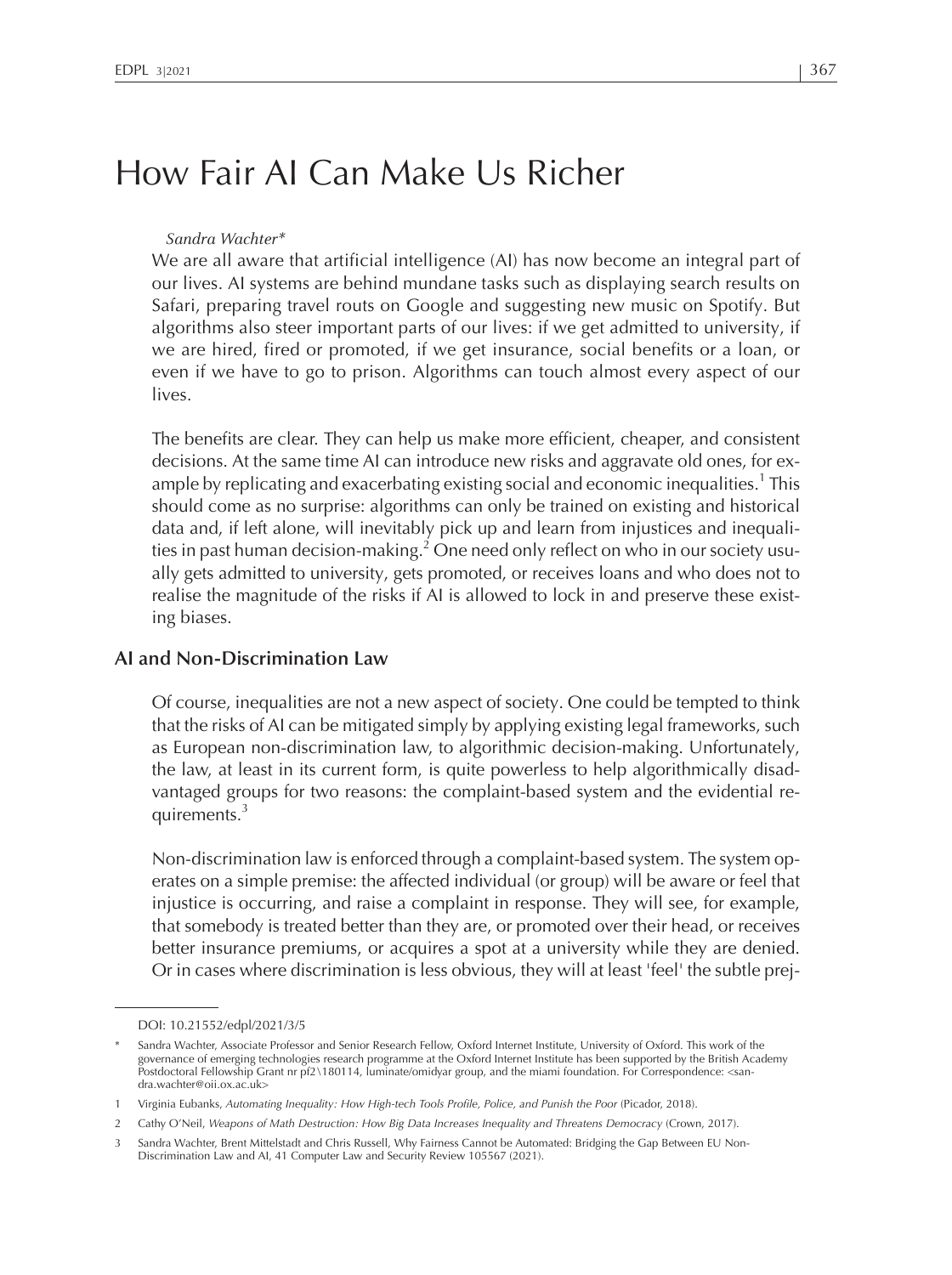udices or norms that preven<sup>t</sup> them from succeeding. In other words, the affected party will notice that something is unfair and bring <sup>a</sup> complaint.

In the algorithmic world this comparative element of injustice is slowly being eroded. Individuals are very often unable to see when they are offered higher prices on products than others. Rather, they only see an algorithmically prepared version of the truth. People are also unaware that algorithms are able to infer intimate details such as ethnicity, gender, age or sexual orientation about them and use this information to exclude them from seeing job advertisements or ads for housing. AI simply discriminates 'behind their backs.'

<sup>A</sup> complaint-based system loses its force if the complainant does not know that they have been harmed. Even if we are aware that algorithms have potentially disadvantaged us, problems remain. Proving illegal discrimination has occurred can be even harder when an algorithm is involved.

Algorithms often use very untraditional data sources such as social network data, shopping history, clicking behaviour, data on articles read and videos watched to evaluate <sup>a</sup> person and make decisions. It will be very hard for claimants to persuade <sup>a</sup> judge that these untraditional data sources such as eating or viewing habits are correlated with protected attributes such as gender, ethnicity or ability and thus constitute <sup>a</sup> seemingly 'neutral provision, criterion or practice' that is, in fact, discriminatory. 4  $\frac{1}{2}$ 

Compared to algorithmic decision-making, it will typically be easier to prove in court that human comprehensible decision-making provisions, criteria or practices have an adverse effect on protected groups. Convincing <sup>a</sup> judge that poor working conditions for part-time workers correlate with gender, that salary thresholds in loan decisions affect minorities, or that social benefits only granted to married couples affect the LGBT\* community is an intuitive task. Intuitive links between these provisions and protected attributes are often based in lessons about historical inequalities in society.

## **Bias Testing**

Complex algorithmic models trained on diverse data and consisting of potentially millions of interdependencies are self-evidently not similarly intuitive. To close this gap, many researchers, companies, NGOs, and governments around the world are looking for solutions to mitigate and preven<sup>t</sup> bias in automated decision-making. One way to address this challenge are so-called bias or fairness tests.<sup>5</sup> If individuals are not aware that they are harmed or even if they are, they have difficulties proving <sup>a</sup> correlation between protected attributes and adverse effects. Technical tools such as bias tests may offer one potential solution to this conundrum.

<sup>4</sup> Sandra Wachter, Affinity Profiling and Discrimination by Association in Online Behavioral Advertising, <sup>35</sup> berkeley tech lj <sup>367</sup> (2020).

<sup>5</sup> Sahil Verma and Julia Rubin, Fairness Definitions Explained, in 2018 IEEE/ACM International Workshop on Software Fairness (Fairware) 1–7  $(2018)$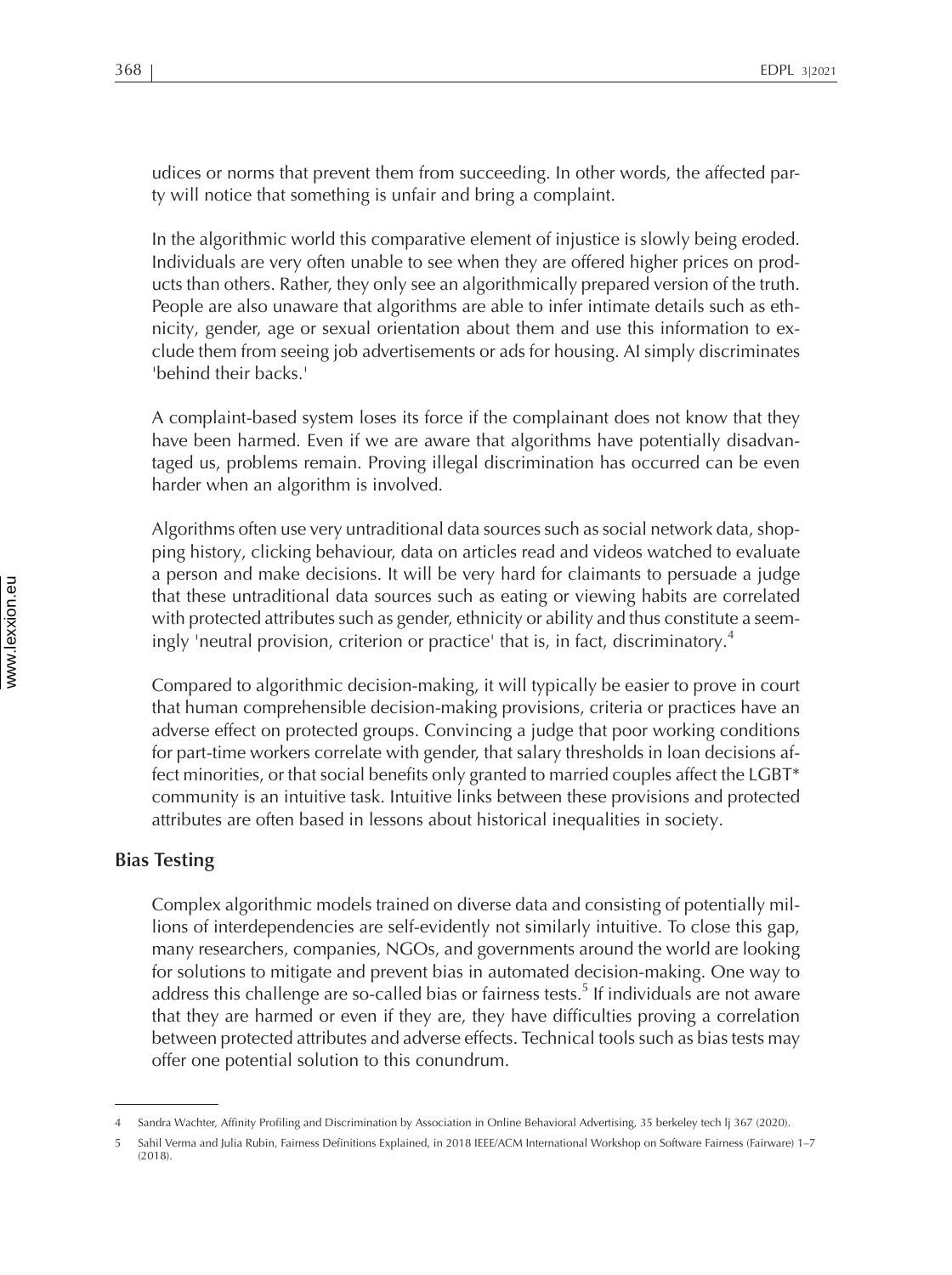# **Why We Should be Fair**

However, this leaves us with the question as to why companies and the public sector should change their business models and processes to reduce algorithmic bias and make fairer decisions. After all, the balance sheets of Big Tech firms do not currently appear to suffer too severely from the effects of sexism, racism, ableism or heterosexism. And here <sup>I</sup> want to offer three reasons as to why testing for bias is in the collective best interest of industry, the public sector, and society at large: namely ethical, legal, and financial reasons.

First, taking an active role in dismantling inequality is <sup>a</sup> laudable and ethical goal. Trying to optimise your processes to align with equality and inclusiveness demonstrates <sup>a</sup> commitment to fairness. Without going in ethical and political theory at length, fairness is simply the right thing to do because it makes decisions just, or based on desert or merit rather than luck.  $^6$ It means ensuring the most talented or deserving people ge<sup>t</sup> through the door, rather than just those people who resemble successful candidates of the past.<sup>7</sup> With that said, ethical interests alone are often insufficient to motivate real social, political, and economic change. And we may not want to be reliant on the ethical conscience of other people to make the 'right' decision.

So <sup>I</sup> offer <sup>a</sup> second reason to make AI fairer: it is legally mandated to thrive towards equality, at least in Europe. Non-discrimination law expects both the public and the private sector to take an active role in dismantling inequality. $^8$  Keeping things as they are and perpetuating the status quo is simply not good enough. The declared aim of European non-discrimination law is substantive or *de facto* equality. The goal is to erode inequalities, dismantle disparities and achieve parity and inclusion.<sup>9</sup> But here again we might run into the risk that some see this as <sup>a</sup> legal burden that motivates people to only do the bare minimum to demonstrate legal compliance.

Often when <sup>I</sup> give talks to academics, the public sector, and companies on algorithmic bias and AI fairness, the first question asked is about how to motivate buy-in among the private sector and powerful actors. This mirrors common questions asked of nondiscrimination law about who in society should bear the costs of equality. These questions are sensible; for work on algorithmic bias, fairness, and equality to have impact, it must be adopted by the developers, deployers, and users of AI systems making critical decisions that impact peoples' lives.

In reality, important ethical and legal interests are unfortunately often insufficient to overcome concerns about how fairness or equality would impact on profits, business

<sup>6</sup> Richard J. Arneson, 'Equality and Equal Opportunity for Welfare' (1989) <sup>56</sup> Philosophical Studies 77–93.

<sup>7</sup> John Rawls, *<sup>A</sup> Theory of Justice* (Belknap Press, 2009).

<sup>8</sup> Sandra Fredman, Discrimination Law (Oxford University Press, 2002).

Tarunabh Khaitan, A Theory of Discrimination Law (Oxford University Press, 2015).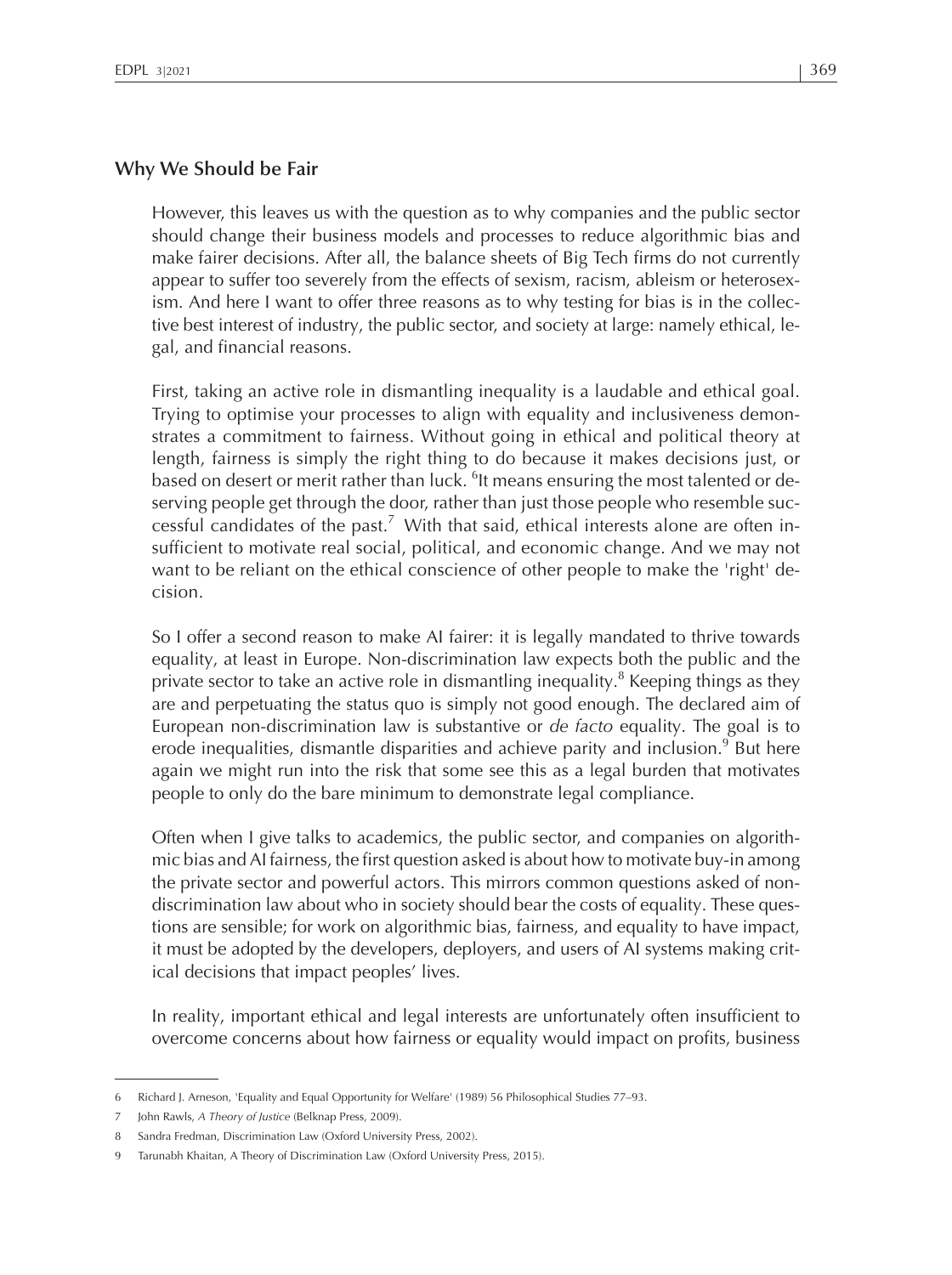models, and other interests. In the context of development, for example, ethics is often the first thing abandoned when it runs counter to business interests.  $^{10}$ 

Setting aside the larger question of whether it is justifiable to prioritise profits over ethics and the law, why is this the case? Fairness and the rules of non-discrimination law are often seen as brakes on progress or as hurdles that hamper innovation and economic growth. Non-discrimination provisions are often portrayed as requiring 'charity' or non-meritorious decision procedures. If true, greater fairness and equality would seemingly run counter to the power, financial and other interests of entrenched actors, and challenge their position in the market or society.

Thankfully, this framing of 'equality as charity' is wrong. Substantive equality is an investment, not <sup>a</sup> price to pay. Therefore, <sup>I</sup> offer <sup>a</sup> third argumen<sup>t</sup> aimed specifically at powerful actors that are unwilling or unconvinced by ethics and the law alone: fairer AI can make you richer.

# **How Fairness Can Make You Richer**

People sometimes fear that non-discrimination law, if applied with the aim of substantive equality, leads to giving people <sup>a</sup> 'leg up' who lack merit and relevant qualifications. According to this line of thinking, certain people only walk through the door because of the protected attributes that they possess. Giving people <sup>a</sup> chance who do not deserve it at the expense of more qualified people is what many people fear. But this is not what the law requires.

The very essence of non-discrimination law is not to push people through the door who do not deserve <sup>a</sup> chance on merit, but rather to realise that very talented people are currently 'falling through the cracks' and never receive fair consideration. Nondiscrimination law wants usto question the decision criteria we use and assess whether they are good proxies for merit. It wants us to determine whether our decision-making processes carry within them <sup>a</sup> legacy of oppression and inequality while failing to accurately measure competence.

We know for example that reference letters reflect strong racial and gender bias. Very often women and people of colour are described as'hard-working' whereastheir white male counterparts are described as 'trailblazers' and 'geniuses' even when they perform equally well.<sup>11</sup>

Grades and exam scoreslikewise often carry strong gender and racial bias which means that people of colour and especially girls of colour receive worse grades even where their capabilities are objectively comparable to their peers.<sup>12</sup>

<sup>10</sup> Brent Mittelstadt, 'Principles Alone Cannot Guarantee Ethical AI' (2019) <sup>1</sup> Nature Machine Intelligence 501–507.

<sup>11</sup> Caroline Criado Perez, *Invisible Women: Exposing Data Bias in <sup>a</sup> World Designed for Men* (Chatto & Windus, 2019) 102.

<sup>12</sup> Reni Eddo-Lodge, *Why I'm No Longer Talking to White People About Race* (Bloomsbury Circus, 2020) 66–67.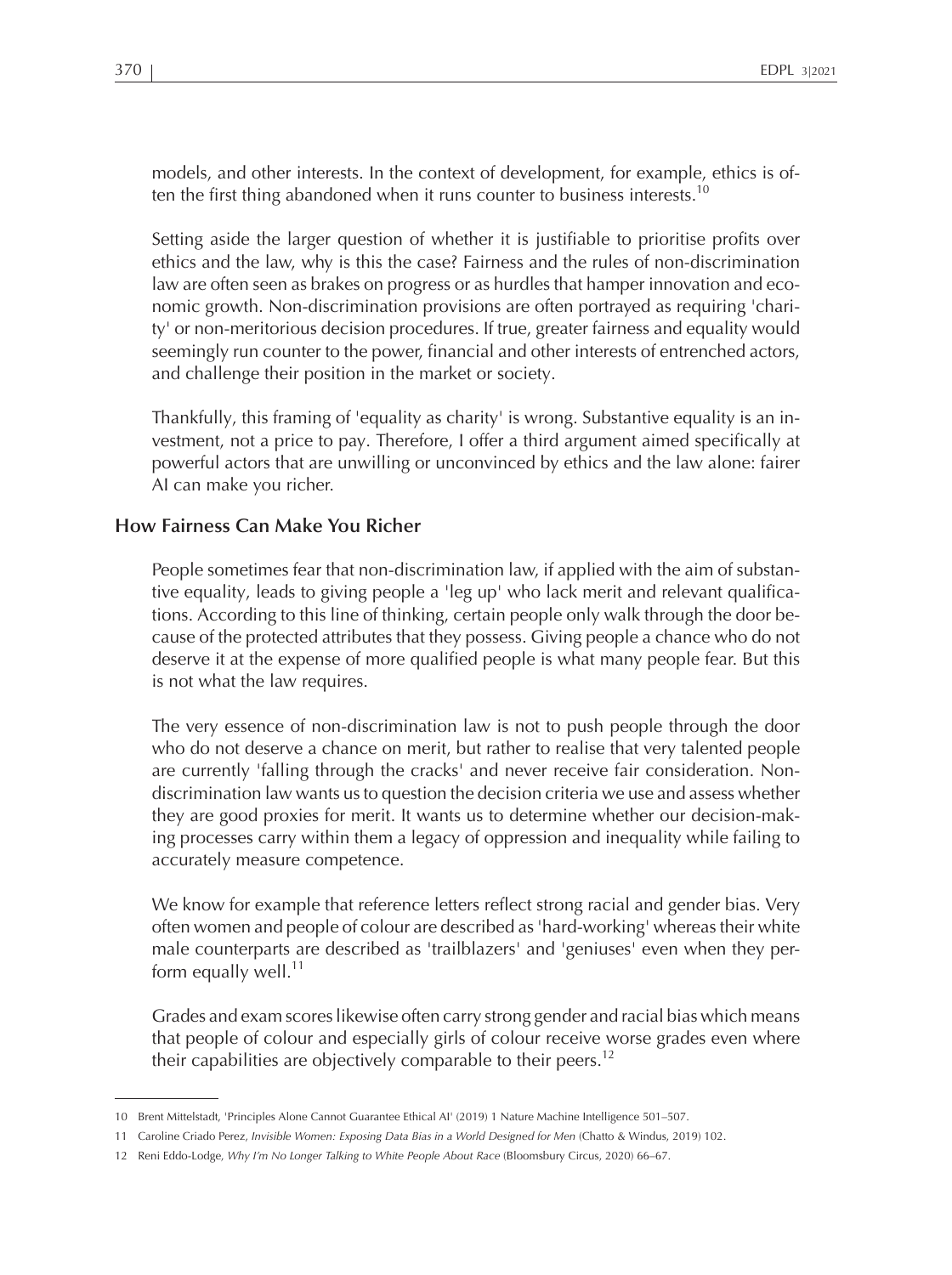Salaries and promotion track records are also marked by race $^{\rm 13}$ , ability $^{\rm 14}$ , gender and sexuality<sup>15</sup> lines. People from disenfranchised communities are often overseen for promotions or offered lower salaries for reasons of prejudice and bigotry, not competence.

But we make decisions and teach our algorithms on these biased data and decisionmaking criteria on <sup>a</sup> daily basis. Reference letters can make or break if we ge<sup>t</sup> <sup>a</sup> job, grades decide if we are admitted into <sup>a</sup> good university, our salaries define if we ge<sup>t</sup> loans or housing, promotions, or healthcare. We use them as proxies for ground truth and merit, but these data types are not representative of the whole truth. Unfortunately, data always inherits and reflects the unequal status quo and thus not all data is <sup>a</sup> good proxy for merit or competence, and this comes at <sup>a</sup> high price.

Every bank that fails to give <sup>a</sup> loan to someone that could repay is losing money. Every talented employee who missed out because they are <sup>a</sup> minority is <sup>a</sup> lost opportunity for economic growth. Every university that does not admit <sup>a</sup> gifted student because of their gender identity, sexuality or ability will lose the chance to improve their international reputation and attract funding.

Injustice has <sup>a</sup> high price, for individuals and <sup>a</sup> democratic society, but also for the economy.

## **Which Bias Test to Use?**

This brings us back to the question that motivated this special issue: how can we fix algorithmic bias and make AI fairer? There are many different bias tests currently available with sometimes contradicting and mutually exclusive normative assumptions. In previous work<sup>16</sup> I have shown how these tests can be classified as either bias preserving (i.e. measuring fairness based on equal error rates across groups) and bias transforming (i.e. measuring fairness based on equal decision rates across groups). The trouble with bias preserving tests is that they trust the status quo to be accurate, neutral and fair, which is unfortunately too often not the case. Bias transforming tests, on the other hand, focus on parity of outcomes between groups. They flag up when disparity occurs between groups and do not take equality in the status quo for granted.

I have argued elsewhere<sup>17</sup> that when AI is used to make important decisions about people in Europe in protected sectors, bias transforming tests such as Conditional Demographic Disparity (CDD) are legally preferable if not mandated. They align closely with the central aim of European non-discrimination law, to achieve substantive or *de*

<sup>13</sup> Jean Halley, Amy Eshleman and Ramya Mahadevan Vijaya, *Seeing White: An Introduction to White Privilege and Race* (Rowman & Littlefield Publishers, 2011).

<sup>14</sup> Paul David Harpur, *Ableism at Work: Disablement and Hierarchies of Impairment* (Cambridge University Press, 2019).

<sup>15</sup> Jean Halley and Amy Eshleman, *Seeing Straight: An Introduction to Gender and Sexual Privilege* (Rowman & Littlefield Publishers, 2016).

<sup>16</sup> Sandra Wachter, Brent Mittelstadt and Chris Russell, 'Bias Preservation in Machine Learning: The Legality of Fairness Metrics Under EU Non-Discrimination law' (2020) 123 <sup>w</sup> va l rev 735.

<sup>17</sup> Wachter, Mittelstadt and Russell (n 4).